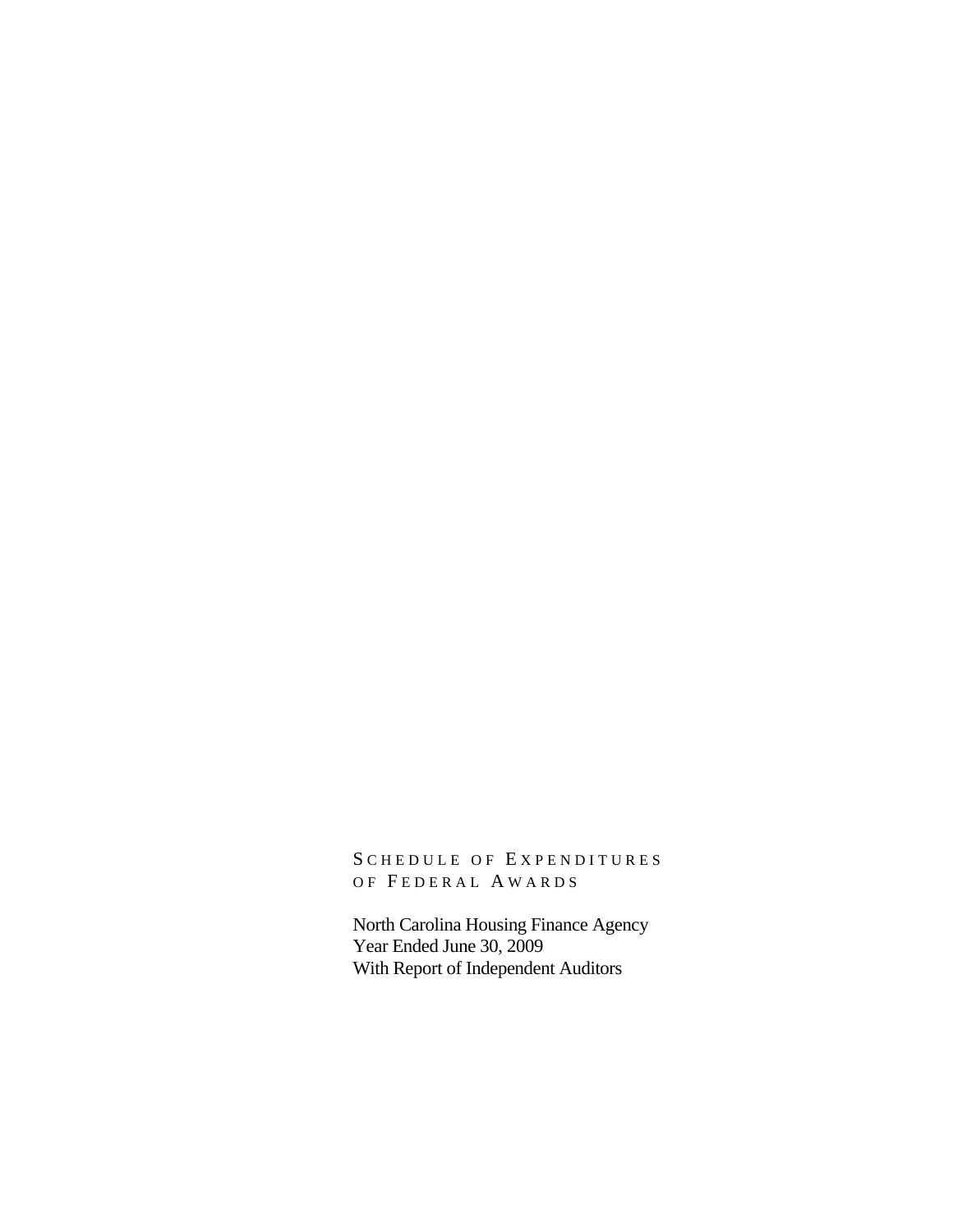Schedule of Expenditures of Federal Awards

Year Ended June 30, 2009

## **Contents**

| Report on Internal Control Over Financial Reporting and on Compliance and     |  |
|-------------------------------------------------------------------------------|--|
| Other Matters Based on an Audit of the Financial Statements Performed in      |  |
|                                                                               |  |
| Report on Compliance with Requirements Applicable to Each Major Program       |  |
| and on Internal Control Over Compliance in Accordance with OMB Circular A-133 |  |
|                                                                               |  |
|                                                                               |  |
|                                                                               |  |
|                                                                               |  |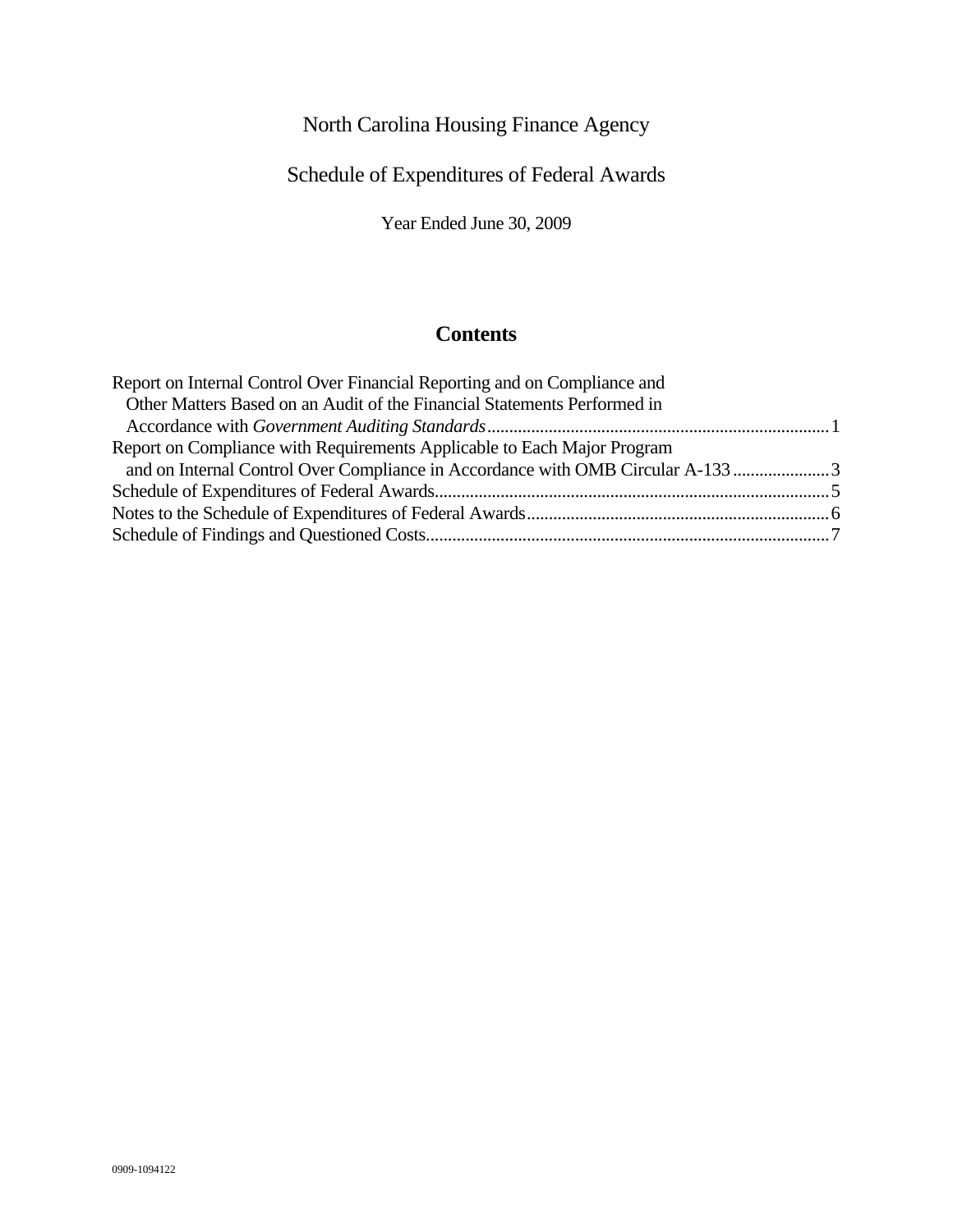

**Ernst & Young LLP**  Suite 500 4130 ParkLake Avenue Raleigh, NC 27612-4462 Tel: +1 919 981 2800 Fax: +1 919 981 2997 www.ey.com

## Report on Internal Control Over Financial Reporting and on Compliance and Other Matters Based on an Audit of the Financial Statements Performed in Accordance with *Government Auditing Standards*

The Audit Committee of the Board of Directors North Carolina Housing Finance Agency

We have audited the basic financial statements of the North Carolina Housing Finance Agency (the Agency), a public agency and component unit of the State of North Carolina as of and for the year ended June 30, 2009, and have issued our report thereon dated September 16, 2009. We conducted our audit in accordance with auditing standards generally accepted in the United States and the standards applicable to financial audits contained in *Government Auditing Standards*, issued by the Comptroller General of the United States.

#### *Internal control over financial reporting*

In planning and performing our audit, we considered the Agency's internal control over financial reporting as a basis for designing our auditing procedures for the purpose of expressing our opinion on the financial statements, but not for the purpose of expressing an opinion on the effectiveness of the Agency's internal control over financial reporting. Accordingly, we do not express an opinion on the effectiveness of the Agency's internal control over financial reporting.

A *deficiency in internal control* exists when the design or operation of a control does not allow management or employees, in the normal course of performing their assigned functions, to prevent, or detect and correct misstatements on a timely basis. A *material weakness* is a deficiency, or combination of deficiencies, in internal control, such that there is a reasonable possibility that a material misstatement of the entity's financial statements will not be prevented, or detected and corrected on a timely basis.

Our consideration of internal control over financial reporting was for the limited purpose described in the first paragraph of this section and was not designed to identify all deficiencies in internal control that might be deficiencies, significant deficiencies or material weaknesses. We did not identify any deficiencies in internal control over financial reporting that we consider to be material weaknesses, as defined above.

#### *Compliance and other matters*

As part of obtaining reasonable assurance about whether the Agency's financial statements are free of material misstatement, we performed tests of its compliance with certain provisions of laws, regulations, contracts, and grant agreements, noncompliance with which could have a direct and material effect on the determination of financial statement amounts. However, providing an opinion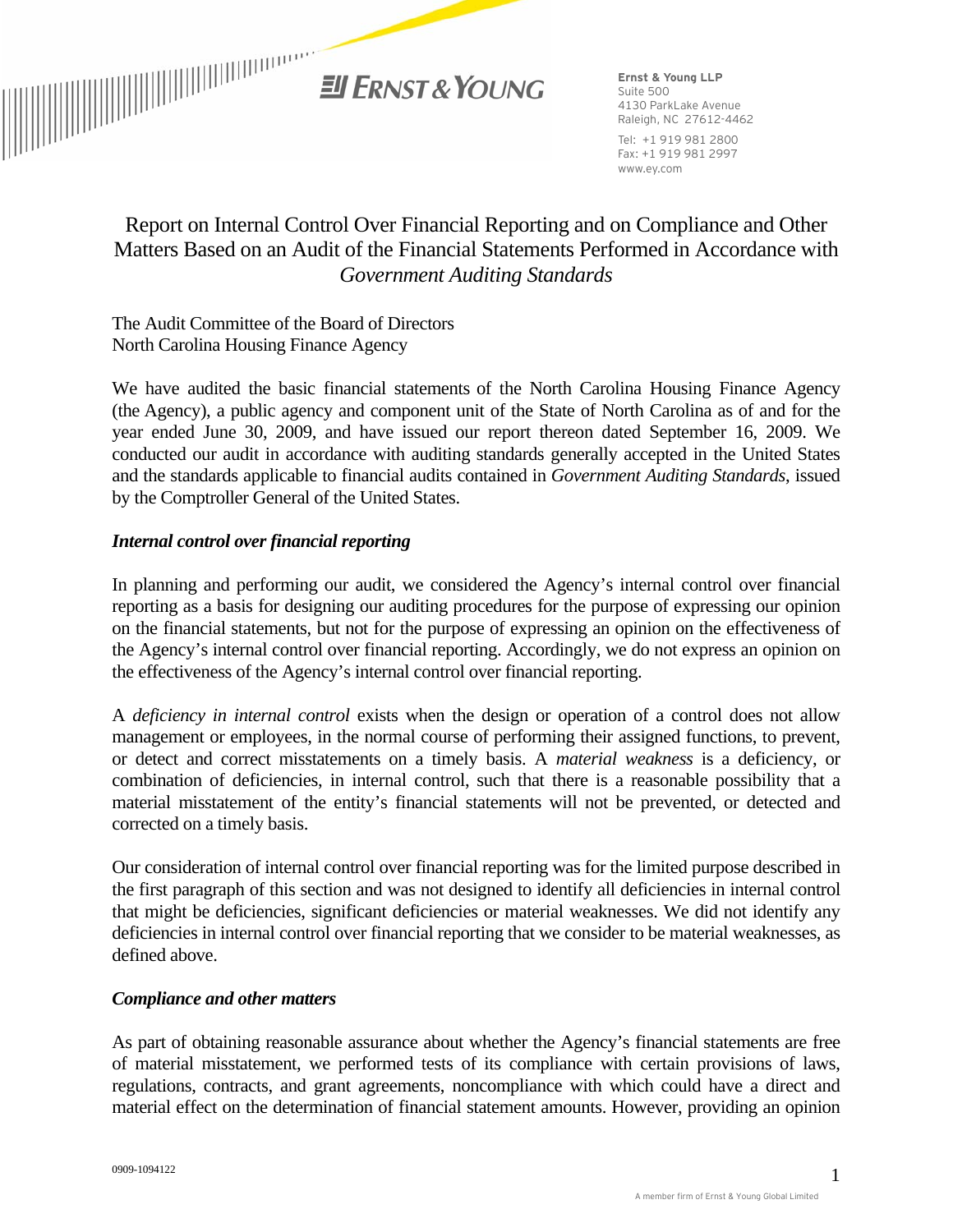

on compliance with those provisions was not an objective of our audit and, accordingly, we do not express such an opinion. The results of our tests disclosed no instances of noncompliance or other matters that are required to be reported under *Government Auditing Standards*.

This report is intended solely for the information and use of management, the Audit Committee of the Board of Directors, others within the entity, federal awarding agencies, and pass-through entities and is not intended to be and should not be used by anyone other than these specified parties.

Ennet + Young LLP

September 16, 2009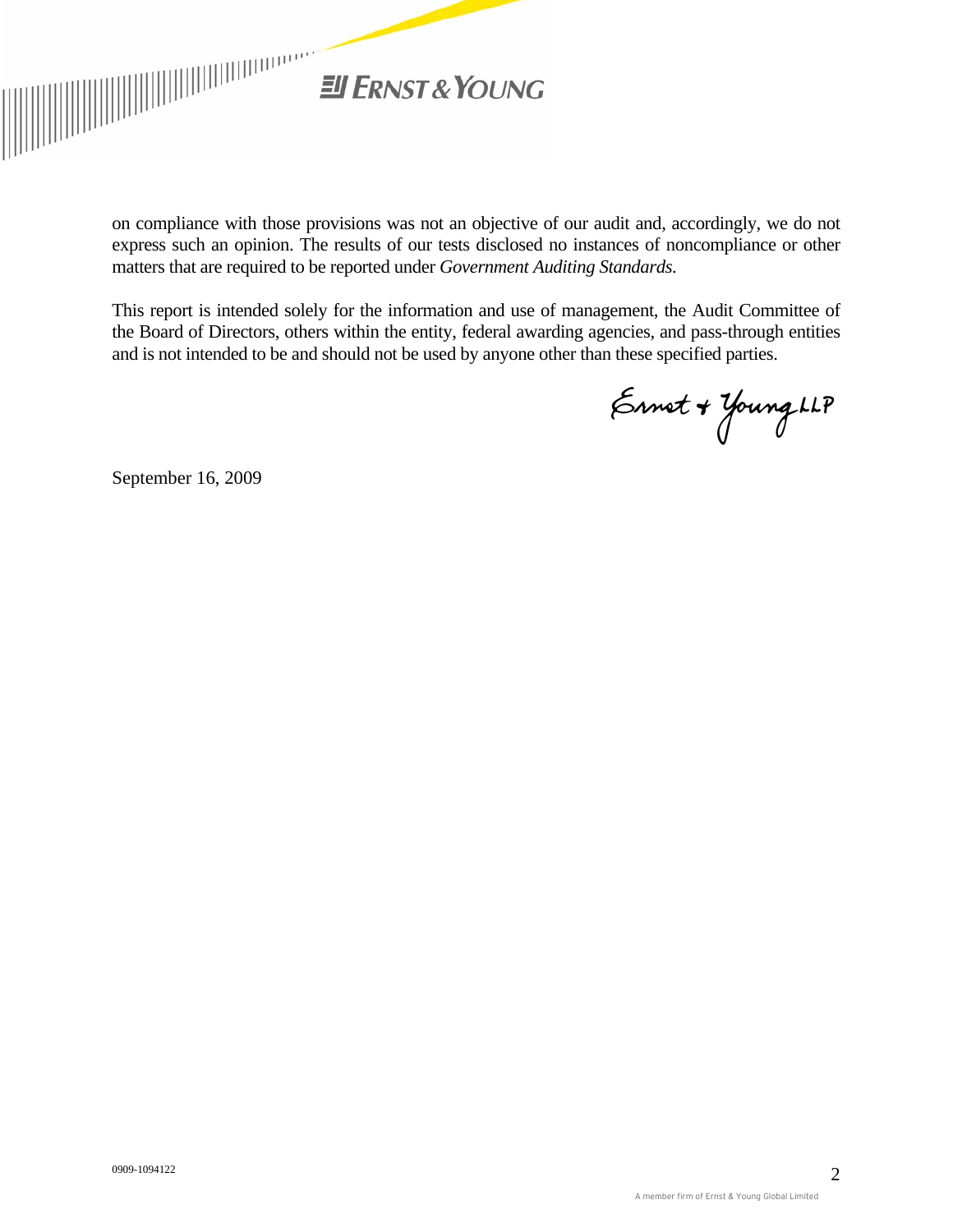

**Ernst & Young LLP**  Suite 500 4130 ParkLake Avenue Raleigh, NC 27612-4462 Tel: +1 919 981 2800 Fax: +1 919 981 2997 www.ey.com

## Report on Compliance with Requirements Applicable to Each Major Program and on Internal Control Over Compliance in Accordance with OMB Circular A-133

The Audit Committee of the Board of Directors North Carolina Housing Finance Agency

#### *Compliance*

We have audited the compliance of the North Carolina Housing Finance Agency (the Agency) with the types of compliance requirements described in the US Office of Management and Budget (OMB) *Circular A-133 Compliance Supplement* that are applicable to each of its major federal program for the year ended June 30, 2009. The Agency's major federal program is identified in the summary of auditor's results section of the accompanying schedule of findings and questioned costs. Compliance with the requirements of laws, regulations, contracts, and grants applicable to each of its major federal programs is the responsibility of the Agency's management. Our responsibility is to express an opinion on the Agency's compliance based on our audit.

We conducted our audit of compliance in accordance with auditing standards generally accepted in the United States; the standards applicable to financial audits contained in *Government Auditing Standards*, issued by the Comptroller General of the United States; and OMB Circular A-133, *Audits of States, Local Governments, and Non-Profit Organizations*. Those standards and OMB Circular A-133 require that we plan and perform the audit to obtain reasonable assurance about whether noncompliance with the types of compliance requirements referred to above that could have a direct and material effect on a major federal program occurred. An audit includes examining, on a test basis, evidence about the Agency's compliance with those requirements and performing such other procedures as we considered necessary in the circumstances. We believe that our audit provides a reasonable basis for our opinion. Our audit does not provide a legal determination of the Agency's compliance with those requirements.

In our opinion, the Agency complied, in all material respects, with the requirements referred to above that are applicable to each of its major federal programs for the year ended June 30, 2009.

#### *Internal control over compliance*

The management of the Agency is responsible for establishing and maintaining effective internal control over compliance with the requirements of laws, regulations, contracts, and grants applicable to federal programs. In planning and performing our audit, we considered the Agency's internal control over compliance with the requirements that could have a direct and material effect on a major federal program in order to determine our auditing procedures for the purpose of expressing our opinion on compliance, but for the purpose of expressing an opinion on the effectiveness of internal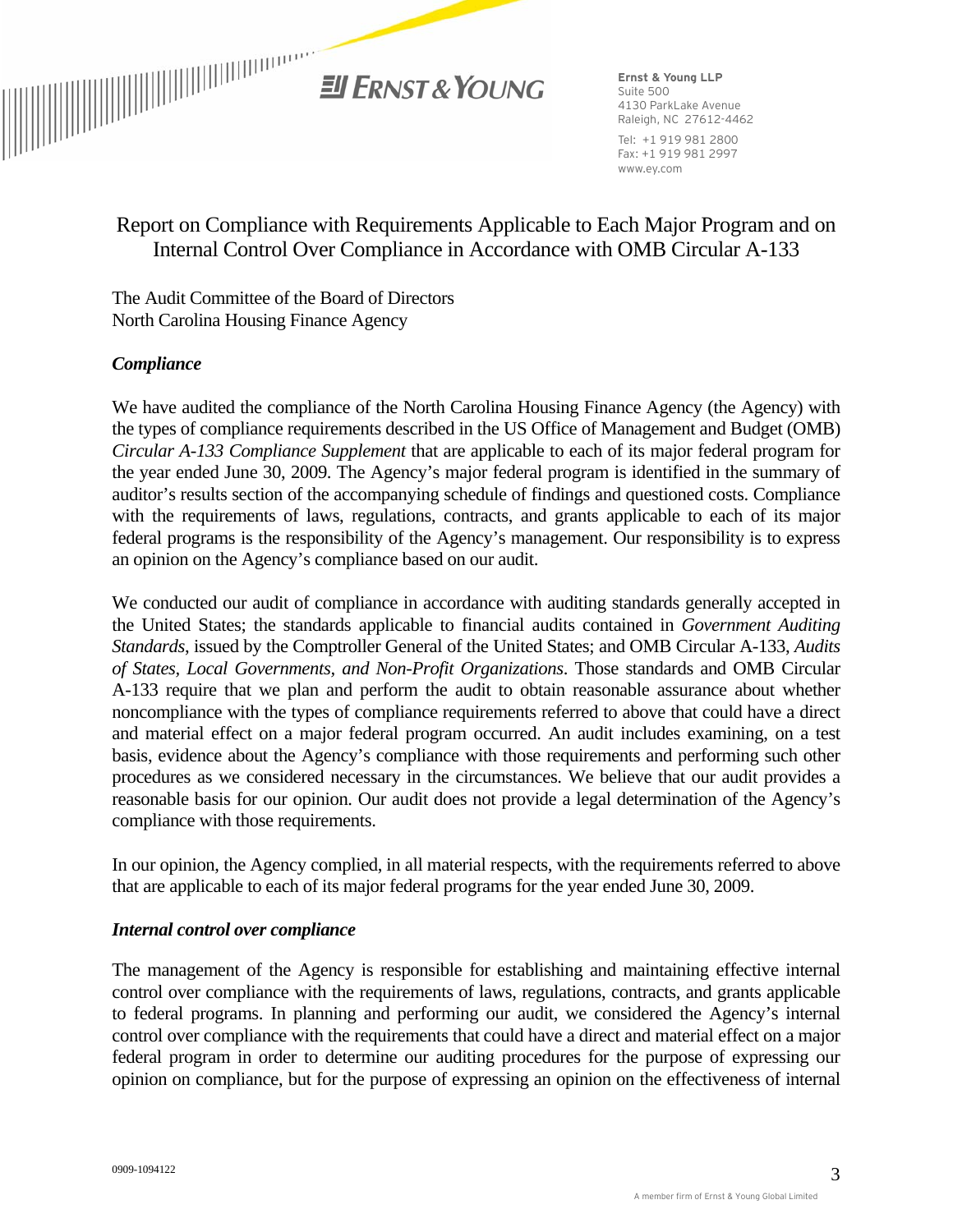

control over compliance. Accordingly, we do not express an opinion on the effectiveness of the Agency's internal control over compliance.

A *control deficiency* in an entity's internal control over compliance exists when the design or operation of a control does not allow management or employees, in the normal course of performing their assigned functions, to prevent or detect noncompliance with a type of compliance requirement of a federal program on a timely basis. A *significant deficiency* is a control deficiency, or combination of control deficiencies, that adversely affects the entity's ability to administer a federal program such that there is more than a remote likelihood that noncompliance with a type of compliance requirement of a federal program that is more than inconsequential will not be prevented or detected by the entity's internal control.

A *material weakness* is a significant deficiency, or combination of significant deficiencies, that results in more than a remote likelihood that material noncompliance with a type of compliance requirement of a federal program will not be prevented or detected by the entity's internal control.

Our consideration of internal control over compliance was for the limited purpose described in the first paragraph of this section and would not necessarily identify all deficiencies in internal control that might be significant deficiencies or material weaknesses. We did not identify any deficiencies in internal control over compliance that we consider to be material weaknesses, as defined above.

#### *Schedule of expenditures of federal awards*

We have audited the financial statements of the Agency as of and for the year ended June 30, 2009, and have issued our report thereon dated September 16, 2009. Our audit was performed for the purpose of forming an opinion on the financial statements that collectively comprise the Agency's basic financial statements. The accompanying schedule of expenditures of federal awards is presented for purposes of additional analysis as required by OMB Circular A-133 and is not a required part of the basic financial statements. Such information has been subjected to the auditing procedures applied in the audit of the basic financial statements and, in our opinion, is fairly stated, in all material respects, in relation to the basic financial statements taken as a whole.

This report is intended solely for the information and use of management, the Audit Committee of the Board of Directors, and federal awarding agencies and pass-through entities and is not intended to be and should not be used by anyone other than these specified parties.

Ennet + Young LLP

September 29, 2009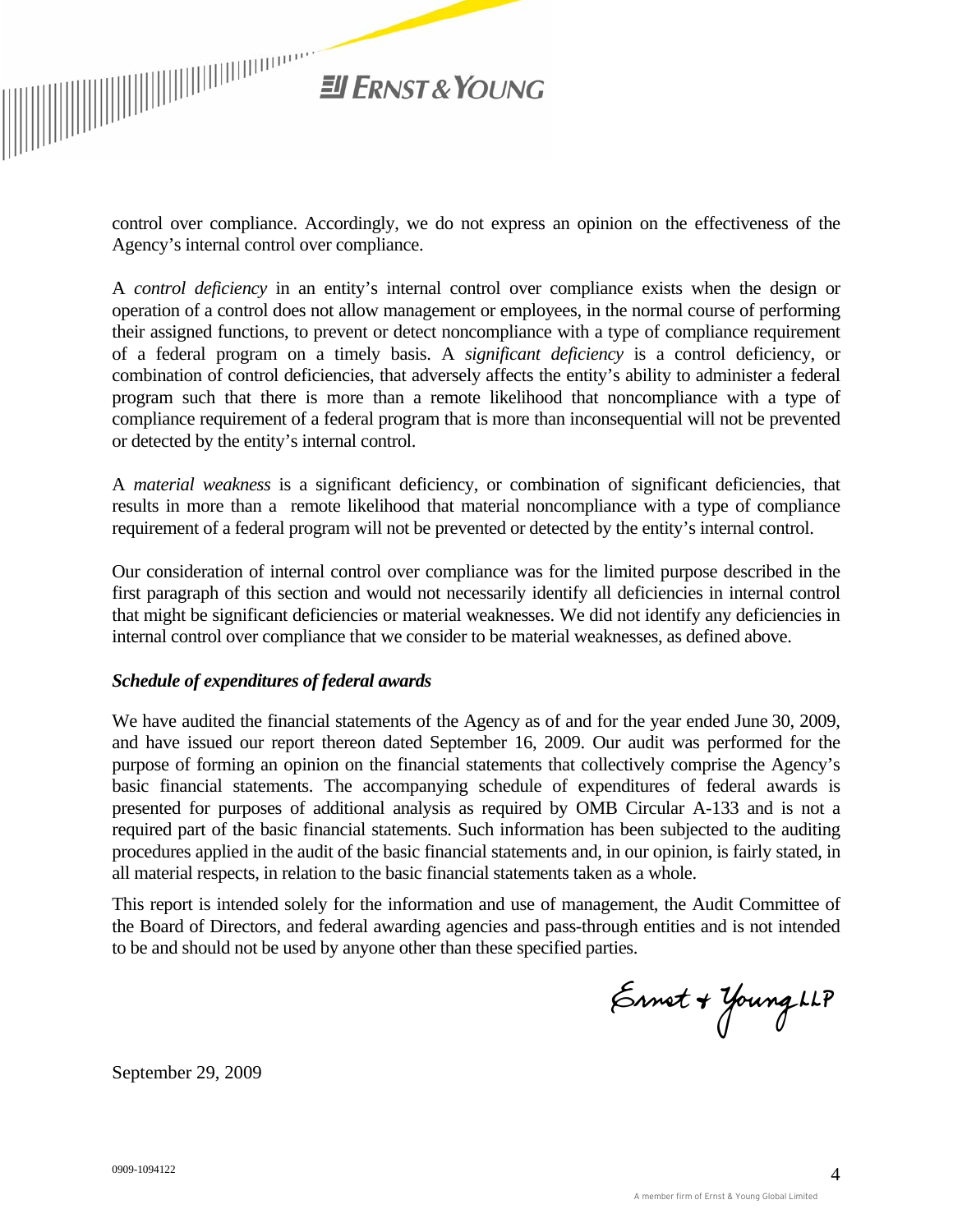# Schedule of Expenditures of Federal Awards

## Year Ended June 30, 2009

| <b>Federal Grantor Program Title</b>                                        | <b>Note</b><br><b>References</b> | Federal<br><b>CFDA</b><br><b>Number</b> | Grant<br><b>Number</b> | Federal<br><b>Expenditures (1)</b><br>(In Thousands) |         |
|-----------------------------------------------------------------------------|----------------------------------|-----------------------------------------|------------------------|------------------------------------------------------|---------|
| U.S. DEPARTMENT OF HOUSING AND URBAN DEVELOPMENT:                           |                                  |                                         |                        |                                                      |         |
| Direct:                                                                     |                                  |                                         |                        |                                                      |         |
| Section 8 Project-Based Cluster:                                            |                                  |                                         |                        |                                                      |         |
| Section 8 New Construction and Substantial Rehabilitation                   | (2)                              | 14.182                                  | A-3259                 | \$                                                   | 1,608   |
| Section 8 Housing Assistance Payments Program - Special Allocations         | (2)                              | 14.195                                  | NC80-0CC0-001          |                                                      | 132,362 |
| Lower Income Housing Assistance Program – Section 8 Moderate Rehabilitation | (2)                              | 14.856                                  | A-3338                 |                                                      | 310     |
| <b>Total Section 8 Project-Based Cluster</b>                                |                                  |                                         |                        |                                                      | 134,280 |
| Home Investment Partnerships Program                                        | (2)                              | 14.239                                  | n/a                    |                                                      | 26,798  |
| Stewart B. McKinney Homeless Assistance Act                                 | (3)                              | n/a                                     | n/a                    |                                                      | 903     |
| Passed through North Carolina Department of Energy and Natural Resources    |                                  |                                         |                        |                                                      |         |
| Lead-Based Paint Hazard Control in Privately-Owned Housing                  | (2)                              | 14.900                                  | 657                    |                                                      | 8       |
| TOTAL U.S. DEPARTMENT OF HOUSING AND URBAN DEVELOPMENT                      |                                  |                                         |                        |                                                      | 161,989 |
| <b>U.S. DEPARTMENT OF TREASURY:</b>                                         |                                  |                                         |                        |                                                      |         |
| Pass Through from Neighbor Works America                                    |                                  |                                         |                        |                                                      |         |
| National Foreclosure Mitigation Counseling Program                          | (2)                              | 21.000                                  | PL110-16195X1350       |                                                      | 2,099   |
|                                                                             |                                  |                                         |                        |                                                      |         |
| TOTAL FEDERAL FINANCIAL ASSISTANCE                                          |                                  |                                         |                        |                                                      | 164,088 |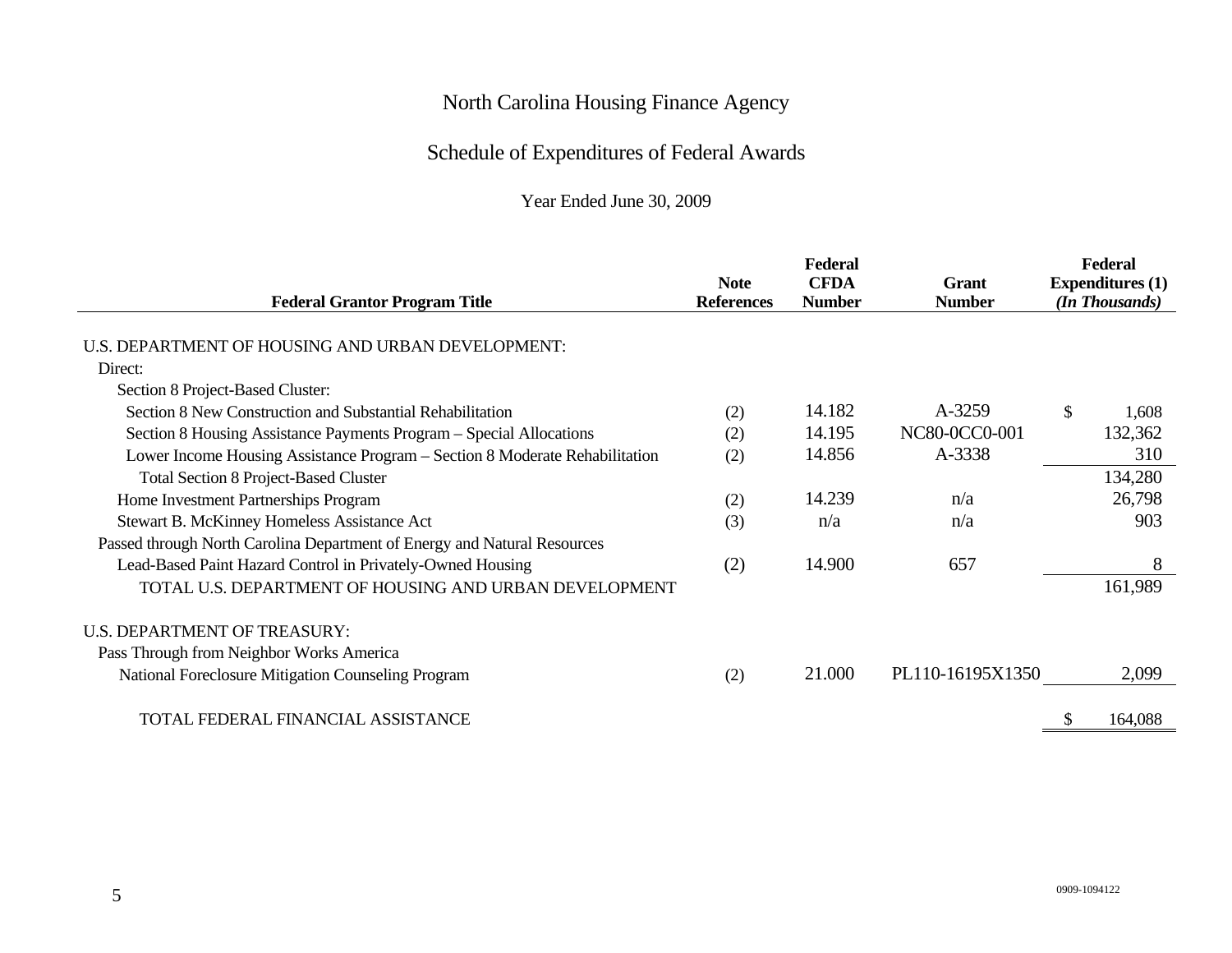## Notes to the Schedule of Expenditures of Federal Awards

Year Ended June 30, 2009

- (1) The schedule of expenditures of federal awards is prepared on the accrual basis of accounting. As directed by the Office of the State Auditor of North Carolina, expenditures of funds from the State of North Carolina totaling \$46,744,817 are excluded from the above schedule.
- (2) Fiscal year 2009 expenditures include administrative fees as follows:

| Section 8 New Construction and Substantial Rehabilitation                   | 6,132     |
|-----------------------------------------------------------------------------|-----------|
| Section 8 Housing Assistance Payments Program – Special Allocations         | 5,969,777 |
| Lower Income Housing Assistance Program – Section 8 Moderate Rehabilitation | 67,896    |
| Home Investment Partnership Program                                         | 3,204,328 |
| Lead-Based Paint Hazard Control in Privately-Owned Housing                  | 747       |
| National Foreclosure Mitigation Counseling Program                          | 122,675   |
| Total                                                                       | 9,371,555 |

(3) No CFDA and/or grant number available.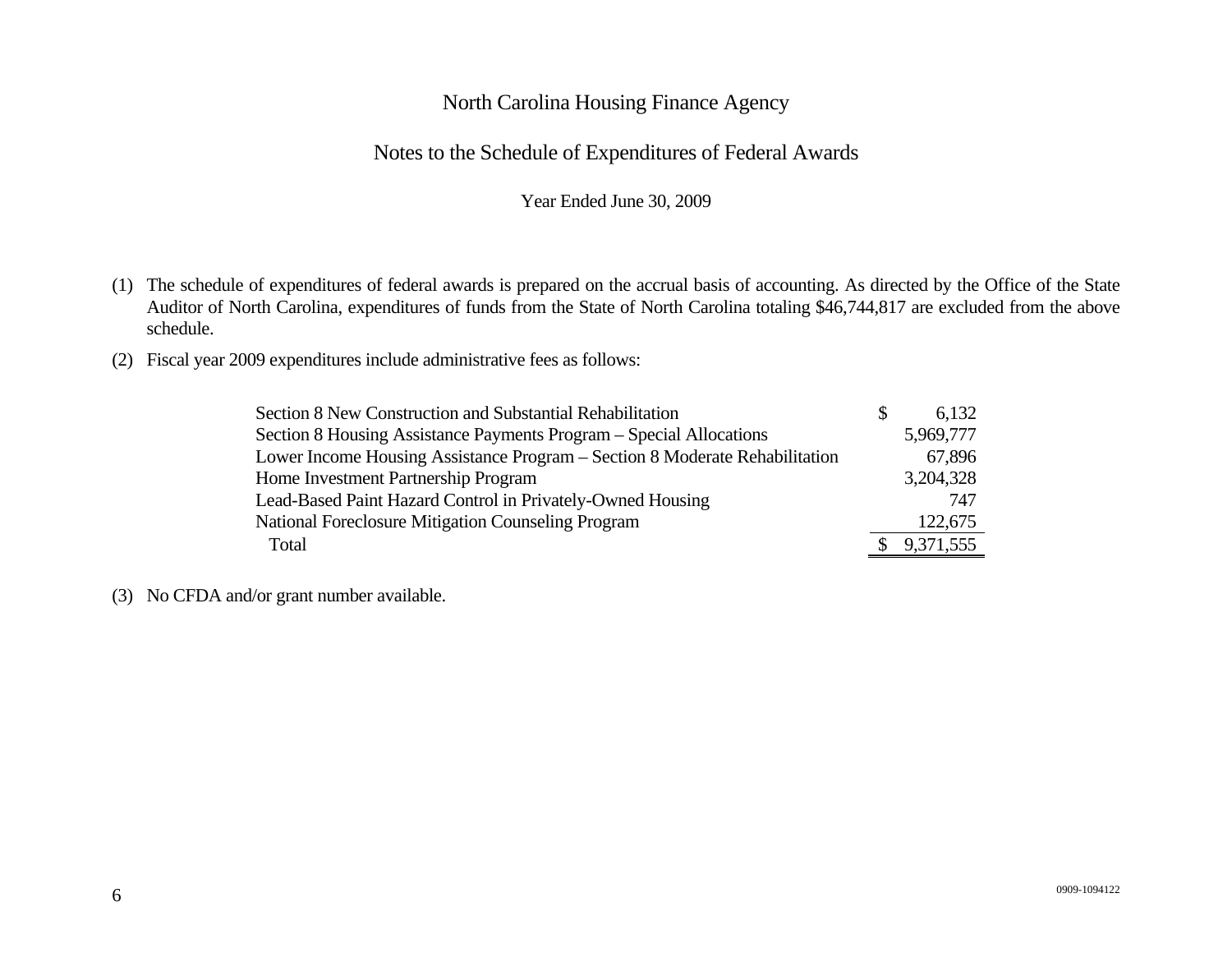# Schedule of Findings and Questioned Costs

Year Ended June 30, 2009

#### **Part I—Summary of auditor's results**

#### **Financial statement section**

| Type of auditor's report issued (unqualified,<br>qualified, adverse, or disclaimer):                                          | Unqualified |                             |  |  |
|-------------------------------------------------------------------------------------------------------------------------------|-------------|-----------------------------|--|--|
| Internal control over financial reporting:                                                                                    |             |                             |  |  |
| Material weakness(es) identified?                                                                                             | yes         | X<br>$\mathbf{n}$           |  |  |
| Significant deficiency (ies) identified that are not<br>considered to be material weaknesses?                                 | yes         | X<br>none reported          |  |  |
| Noncompliance material to financial statements<br>noted?                                                                      | yes         | X<br>$\mathbf{n}\mathbf{o}$ |  |  |
| <b>Federal awards section</b>                                                                                                 |             |                             |  |  |
| Internal control over major programs:                                                                                         |             |                             |  |  |
| Material weakness(es) identified?                                                                                             | yes         | X<br>$\mathbf{n}$           |  |  |
| Significant deficiency (ies) identified that are not<br>considered to be material weaknesses?                                 | yes         | X<br>none reported          |  |  |
| Type of auditor's report issued on compliance for<br>major programs (unqualified, qualified, adverse, or<br>disclaimer):      |             | Unqualified                 |  |  |
| Any audit findings disclosed that are required to be<br>reported in accordance with section .510(a) of OMB<br>Circular A-133? | yes         | X<br>$\mathbf{n}\mathbf{o}$ |  |  |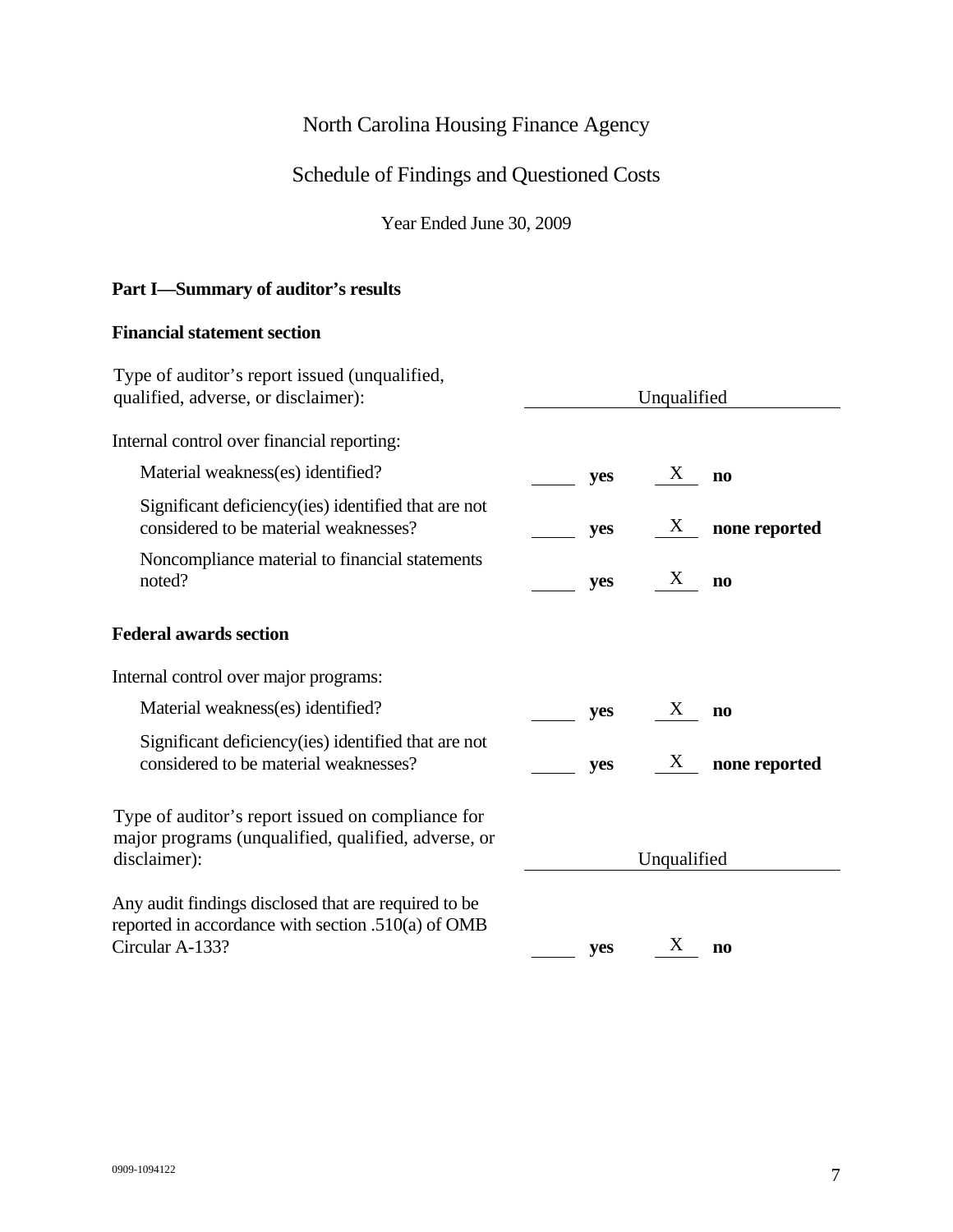Schedule of Findings and Questioned Costs (continued)

#### **Part I—Summary of auditor's results (continued)**

Identification of major programs:

**CFDA Number(s)**<br>14.182, 14.195, 14.856<br>Section 8 Project-Based Cluster

Section 8 Project-Based Cluster

Dollar threshold used to distinguish between Type A and Type B programs: \$3,000,000

Auditee qualified as low-risk auditee? <br>
X yes no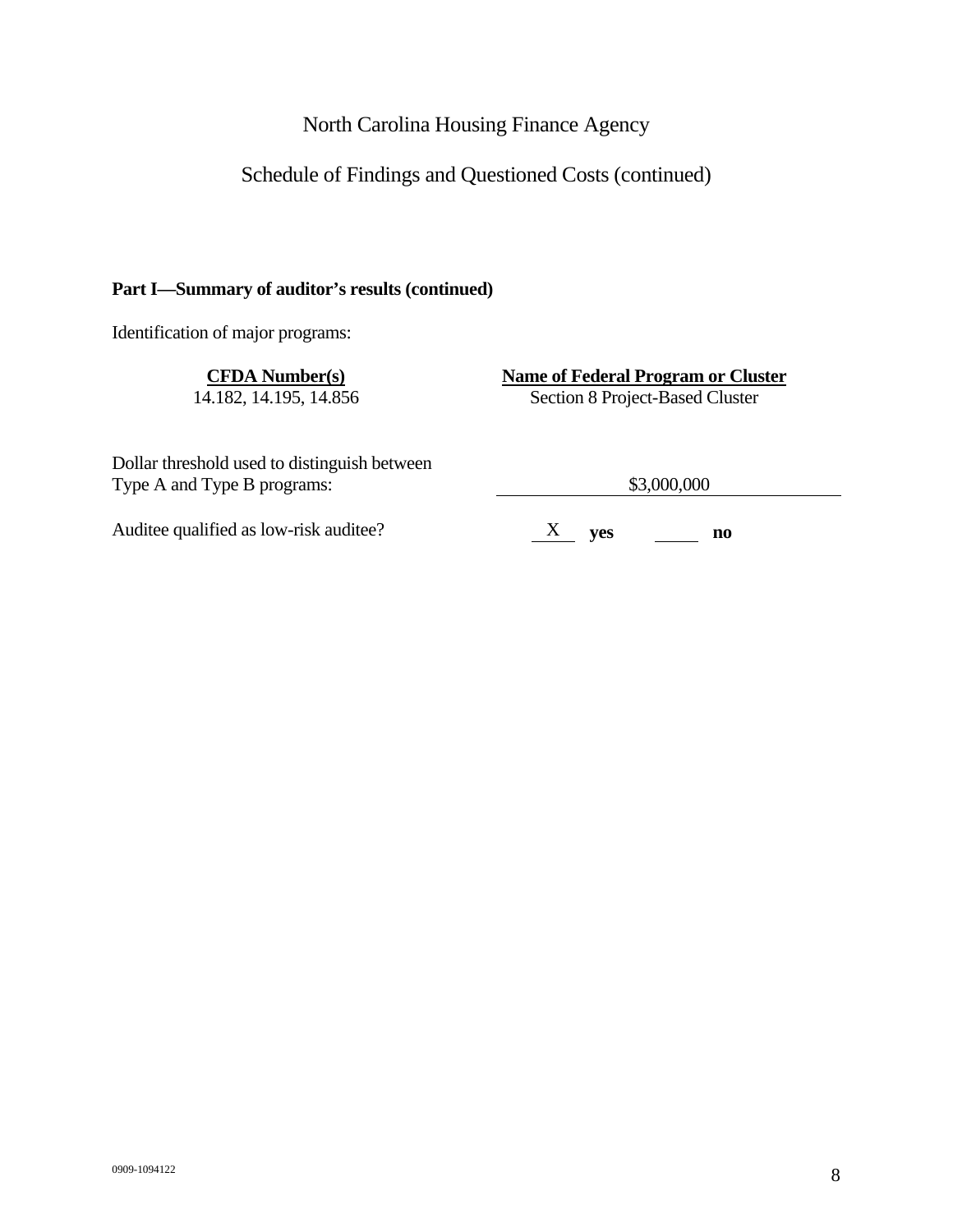## Schedule of Findings and Questioned Costs (continued)

#### **Part II—Financial statement findings section**

This section identifies the significant deficiencies, material weaknesses, fraud, illegal acts, violations of provisions of contracts and grant agreements, and abuse related to the financial statements for which *Government Auditing Standards* require reporting in a Circular A-133 audit.

No financial statement findings noted.